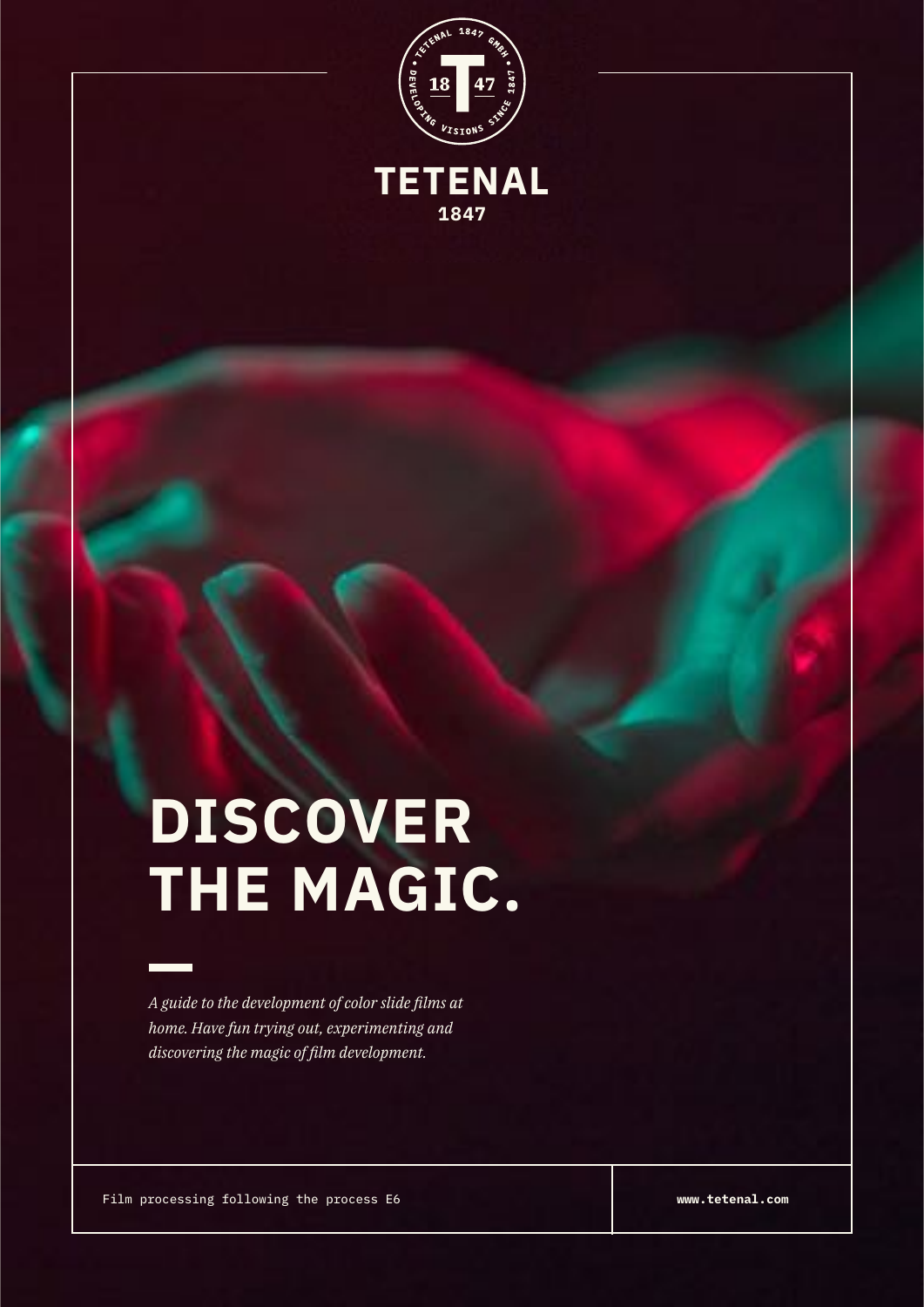

## **Warm Welcome.**

*This Magic-Box contains all necessary concentrates for the mixing of the developing baths, which you need for the developing of your color slide film.*

#### **CONTENTS OF THE MAGIC BOX:**

| Development bath                                   | Mixture                                |                                           |
|----------------------------------------------------|----------------------------------------|-------------------------------------------|
| First Developer 1                                  | 50 ml Concentrate                      | +200 ml water for 250 ml working solution |
| Color Developer 2.1<br>Color Developer 2.2         | 50 ml Concentrate<br>50 ml Concentrate | +150 ml water for 250 ml working solution |
| <b>Bleach Fixer 3.1</b><br><b>Bleach Fixer 3.2</b> | 50 ml Concentrate<br>50 ml Concentrate | +150 ml water for 250 ml working solution |
| Stabilizer 4                                       | 50 ml Concentrate                      | +200 ml water for 250 ml working solution |







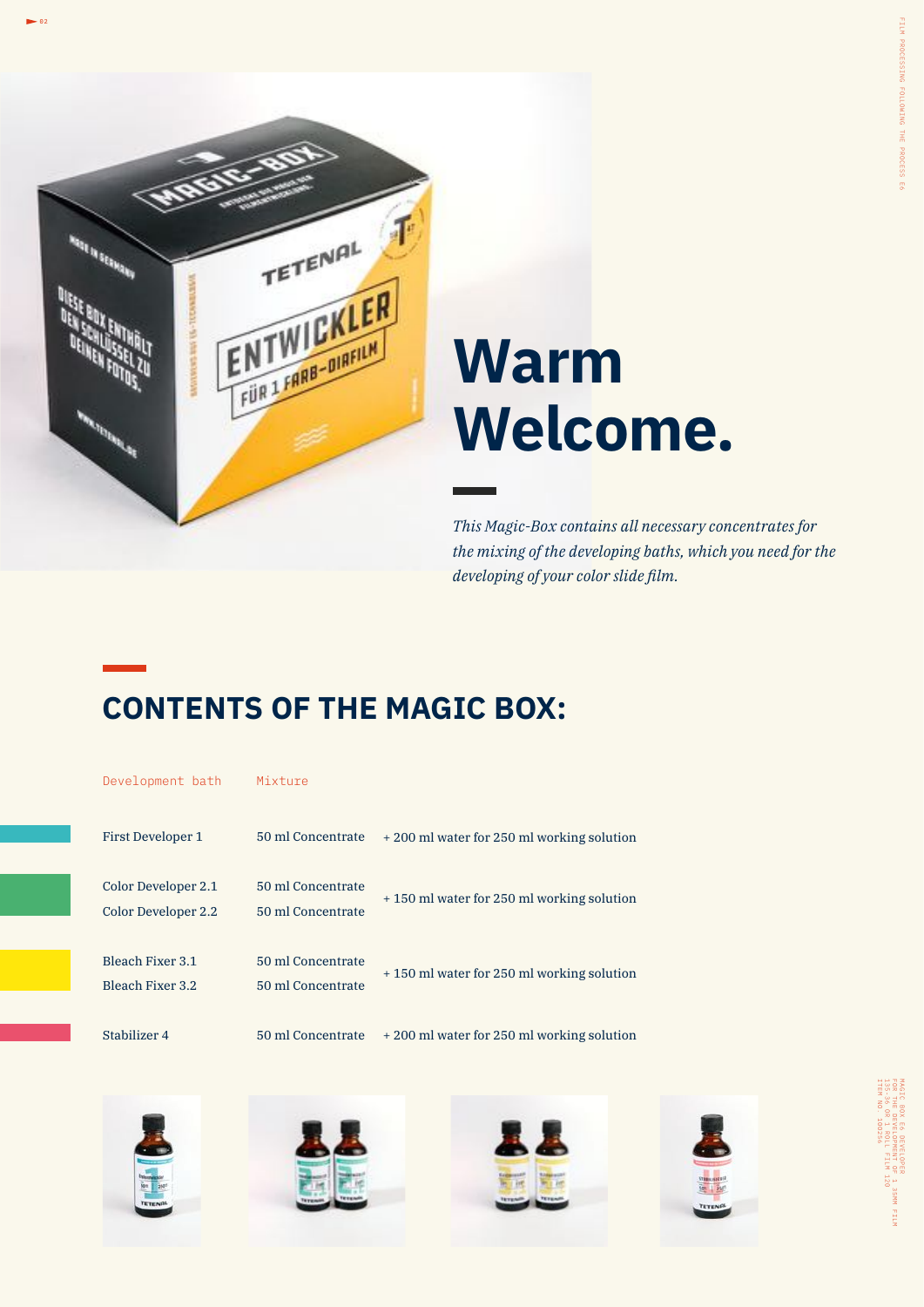

## **A quick Overview.**

#### **THE DEVELOPMENT PROCESSES:**

In this manual we concentrate on developing your film outside of a photo lab (i.e. at your home) and without access to, for example, a JOBO Color Processor or a temperature control unit.

Your film passes through various chemical baths and waterings at 38°C before it is hung up to dry. All steps necessary for this, the temperature- as well as time information can be found in detail in this manual. Have fun!

Alternatively, you can use a color processor (02) with automatic temperature and movement control. These processors, e.g. from JOBO, enable you to maintain exact and constant compliance of the processing parameters. The developing tank rotates motor-driven in a temperature-controlled water bath, which also keeps the bottles with the developing baths at temperature. For the suitable rotation speed, set the corresponding wheel on the JOBO to "F". This process takes place at 38°C. The same temperature applies to a development with a temperature control unit (03), which is also supplied by Jobo (used). Here the bottles with the developing baths and also the developing tank heated to the preset temperature in a tempered water bath. The movement of the developing tank (180° turn upside down and back) is done manually in a 10 second tilting rhythm: 10 seconds movement - 10 seconds pause.

**Recommended temperatures and times for processes 02 and 03:**

|                              | <b>Temperature</b>       | <b>Time</b>  |
|------------------------------|--------------------------|--------------|
| Preheat the developing tank: | $38^{\circ}$ C $\pm$ 0.5 | 05:00 Min.   |
| First Developer              | $38^{\circ}$ C ± 0.3     | $06:15$ Min. |
| Watering                     | $38^{\circ}$ C ± 0,5     | $02:30$ Min. |
| Color Developer              | $38^{\circ}$ C ± 0,5     | 06:00 Min.   |
| Watering                     | $36^{\circ}$ C ± 3       | $02:30$ Min. |
| Bleach Fixer                 | $36^{\circ}$ C ± 3       | 06:00 Min.   |
| Watering                     | $36^{\circ}$ C ± 3       | 04:00 Min.   |
| Stabilizer                   | $36^{\circ}$ C ± 3       | $01:00$ Min. |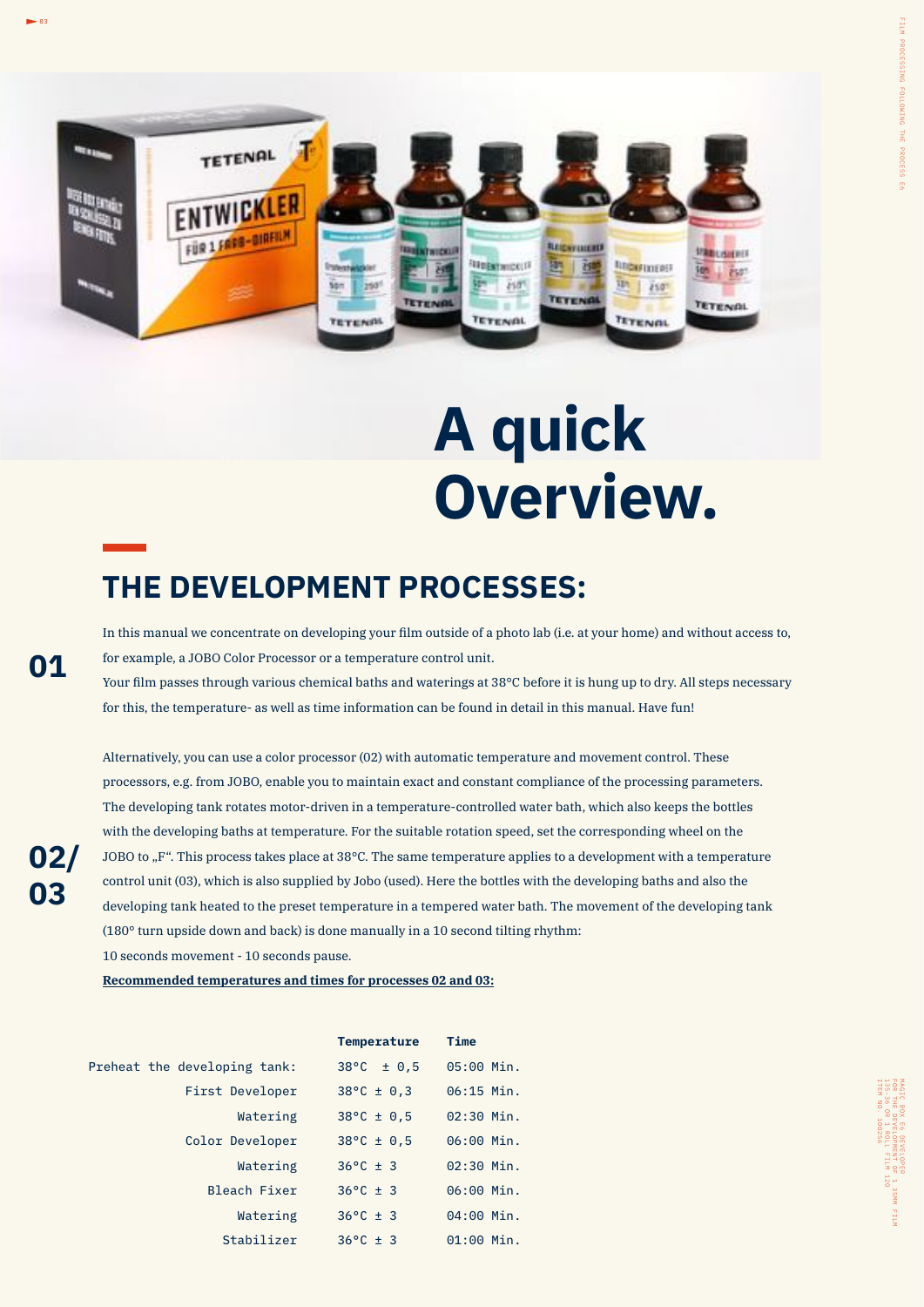

## **All you need is fun and:**

#### **A FEW AIDS:**

- 1 absolutely dark room to insert the film (or a change bag)
- 1 developing tank (e.g. JOBO 1510/1520, Paterson, A&P.) with film spiral
- 1 Thermometer
- 1 Smartphone (or another clock to stop the times)
- 1 bowl (ideal in  $30 \times 40$  cm with a high edge)
- 1 measuring cylinder (approx. 250 ml for measuring water)
- 1 measuring cup (approx. 1 litre for watering)
- 4 bottles, 250 ml each (as storage bottles for the freshly mixed baths)
- 1 waterproof pen to mark the bottles (you can also use adhesive labels)
- 2 clamps for hanging the developed film (e.g. clothes pegs)
- 1 pair of gloves

You should set up everything you need once completely in front of you, in order to have a good overview and thus nothing is missing during the development. Better read the complete manual before you start.

 $\sim$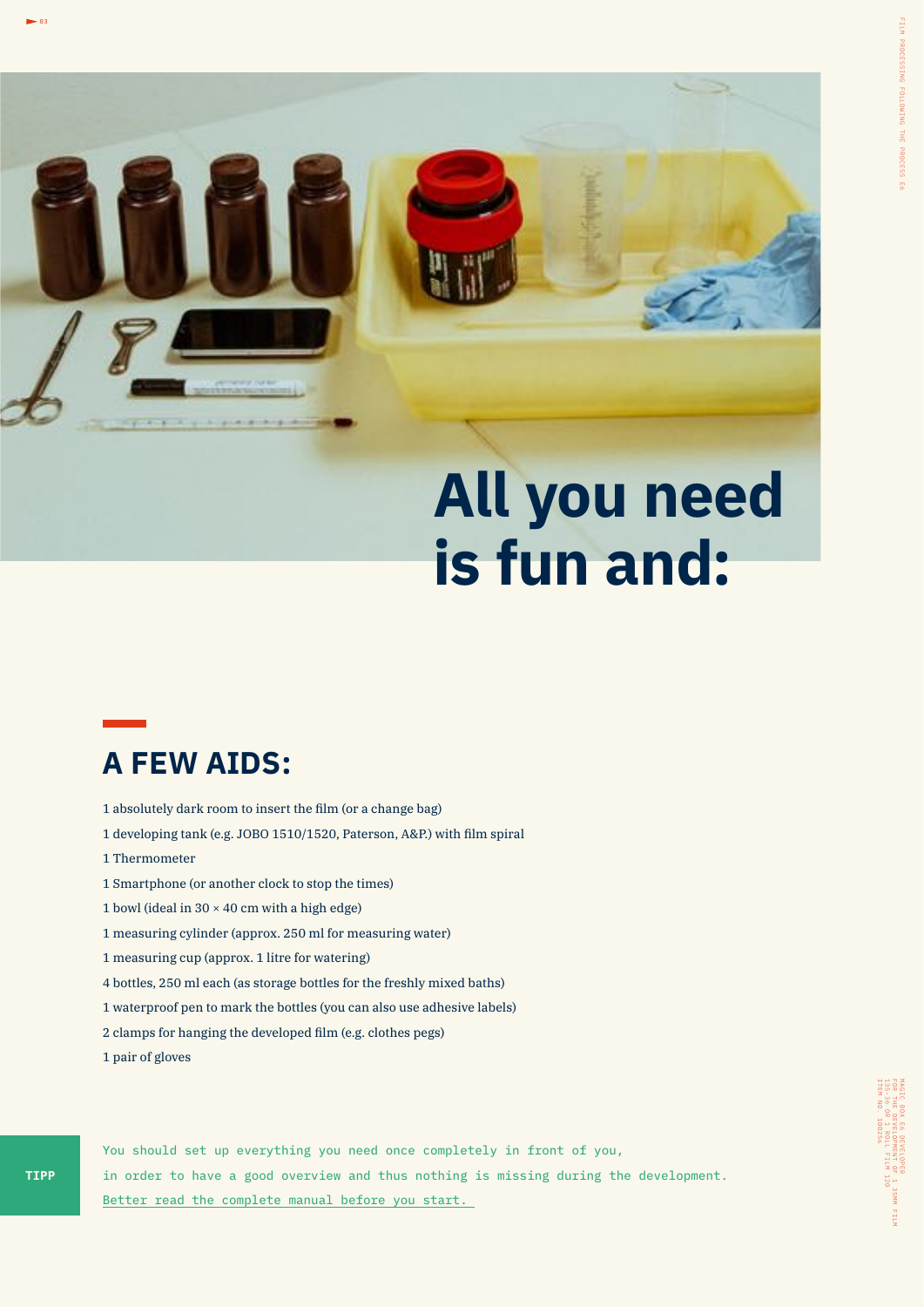

## **01\_ Preparing of the Film.**

*Everything you need to get the film into the development tank you should get ready first.*

#### **FOR THE FIRST STEP YOU NEED:**

- the open developer tank with separate film spool and lid within reach
- your exposed film
- a film picker or simply a bottle opener
- scissors

If you've never made this step before then it helps if you reel an old film into the film spiral of the developer tank in the light a few times.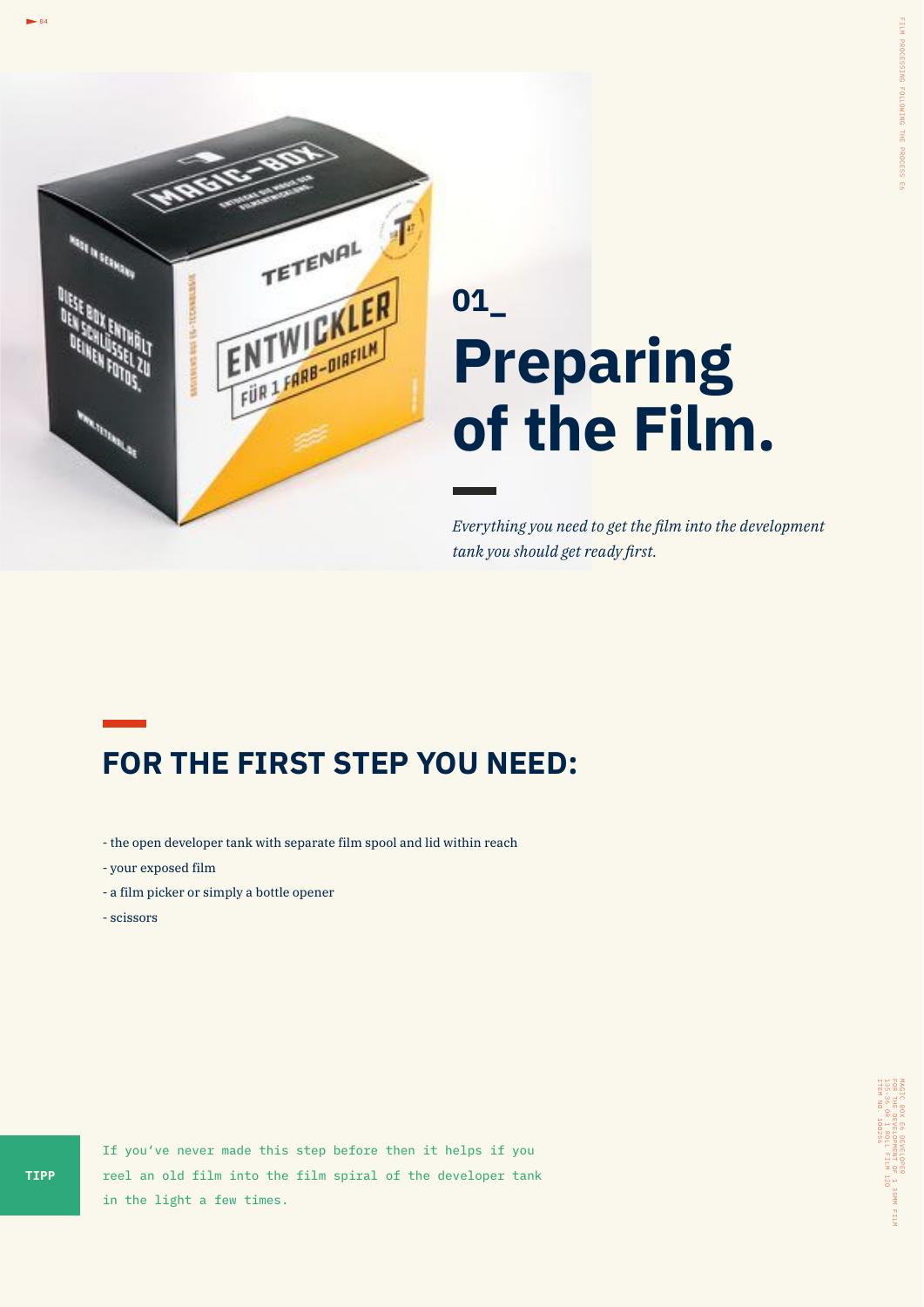

## **The Light is going out.**

*As much as the light is your friend for the exposure of the film in the camera - so much is it now a uninvited guest, when it comes to getting the film into the development tank.*

 $\overline{205}$ 

#### **THIS IS HOW IT GETS REALLY DARK:**

- room without a window (bathroom? chamber? change bag?)
- no light through a door gap (towel or similar)
- no light through a keyhole (tape)
- cell phone stays outside!
- fluorescent watches also



Find a room that you can completely darken and arrange everything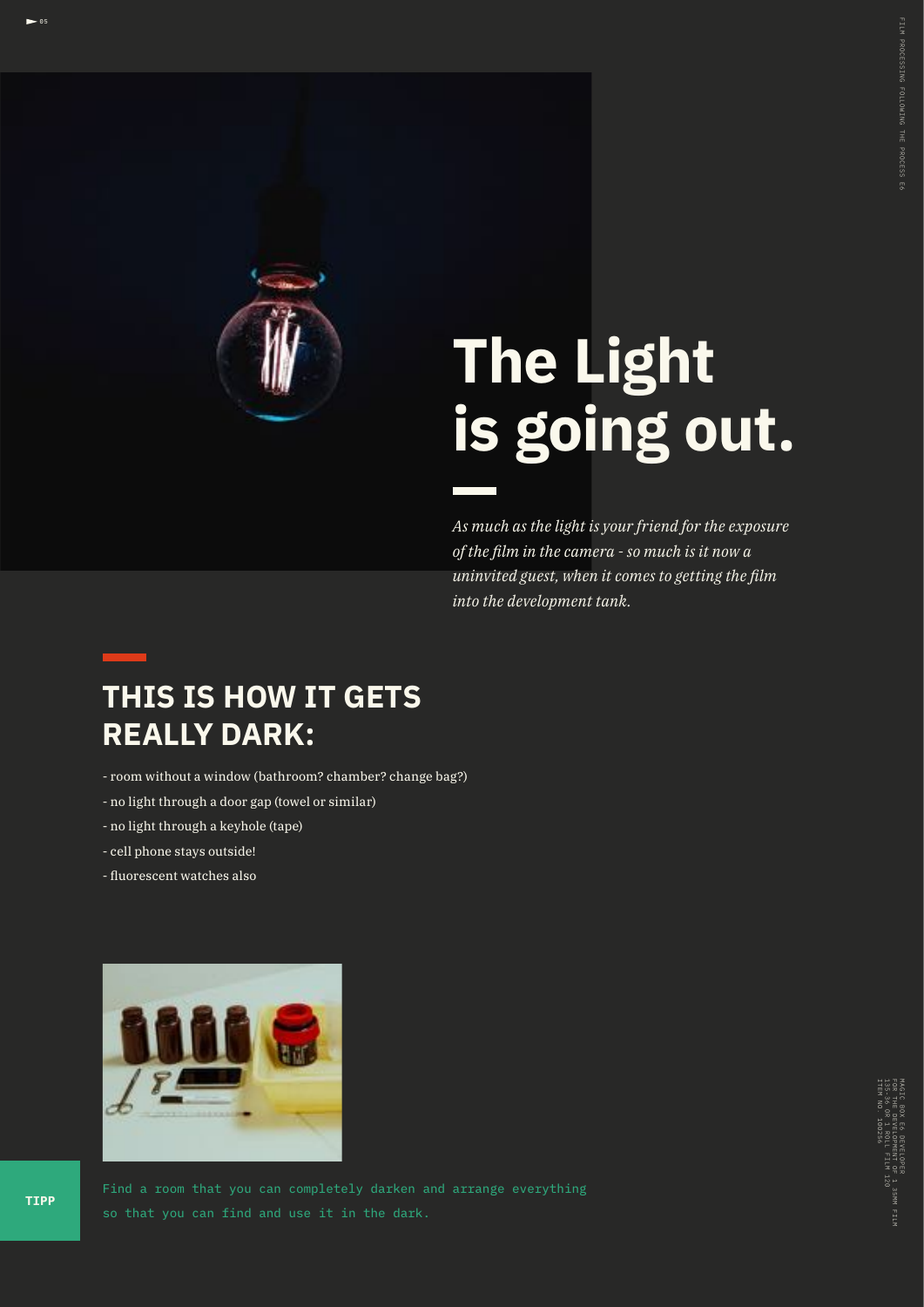

 $-95$ 





#### **01\_ Open the film can and prepare the film.**

- *open the bottom of the film can with the bottle opener.*
- *take out the film and separate it with the scissors from its core,*
- *to wind it onto the film spool.*







#### **02\_ Rewind the film.**



*- lead the film into the spiral.*

*- use the mechanics of the spiral to roll it up completely.*

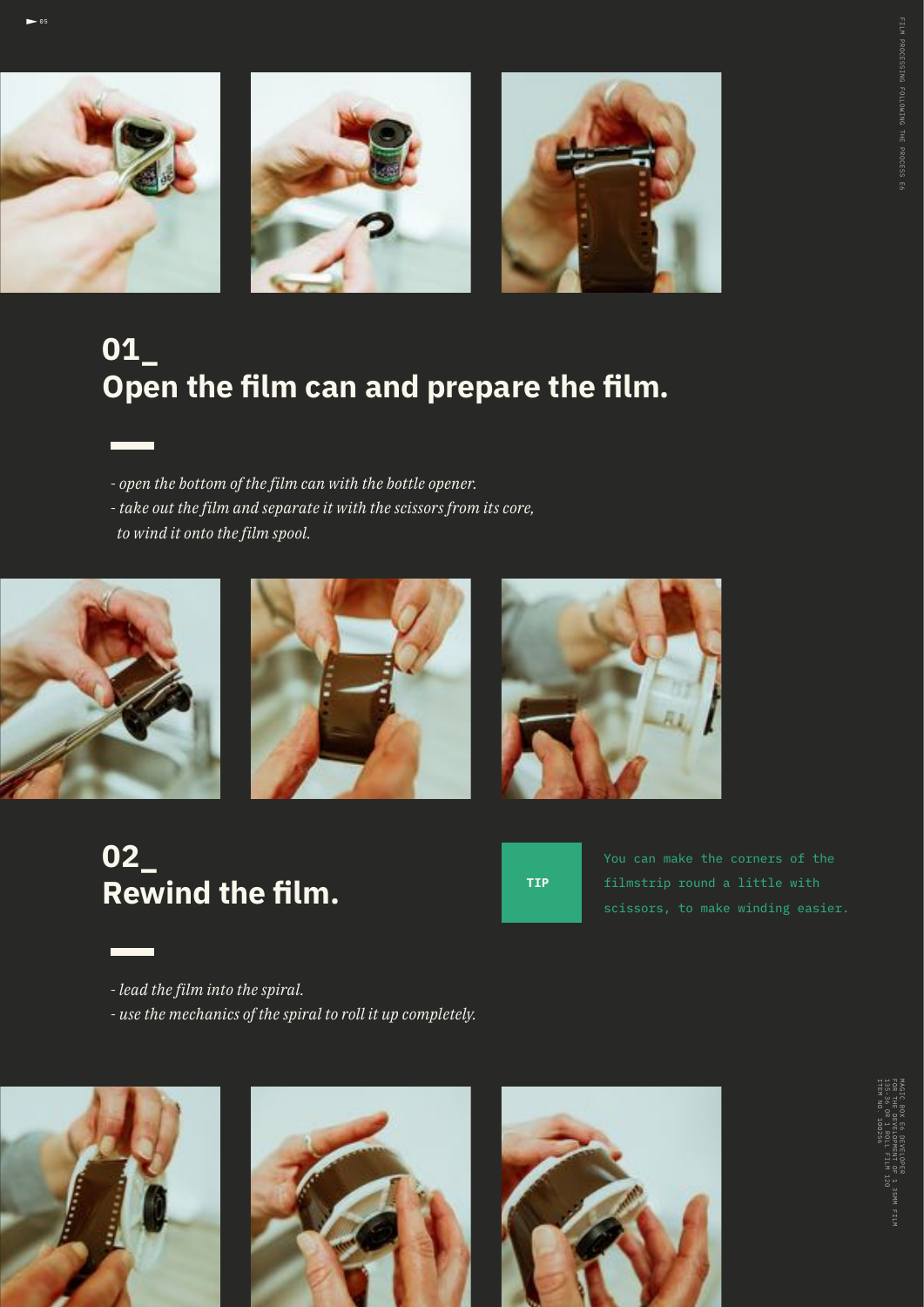





### **03\_ Inserting the film spiral.**

*- feel the side of the spiral with the attachment for the tank. - with this side down you now put the film spiral into the the development tank.*



#### **04\_ Close the development tank.**

- *put the lid on top of the tank.*
- *press it firmly with both hands.*
- *then check briefly whether everything is firm and therefore light-tight.*

#### **Lights on! From here it goes on in the bright...**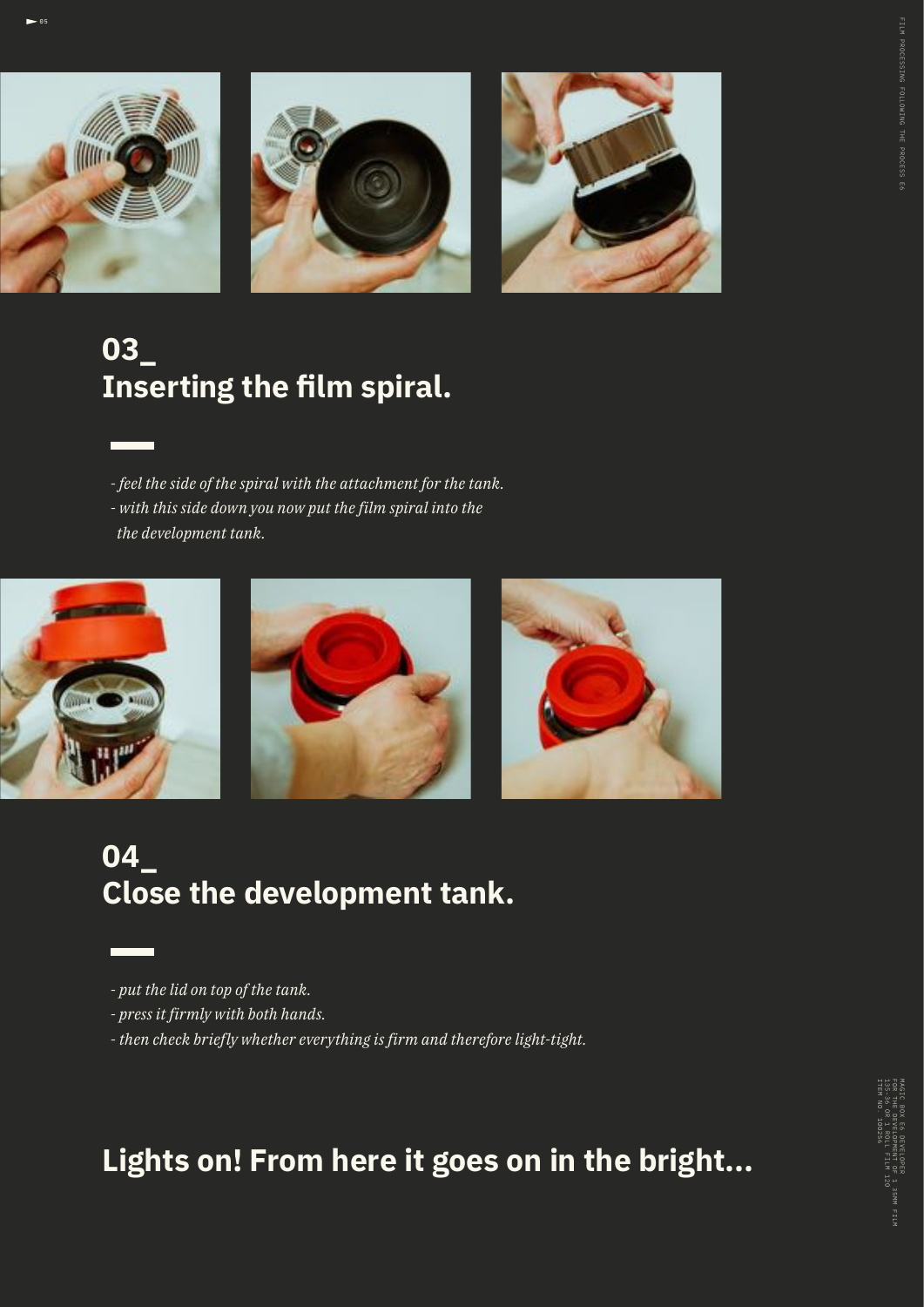

# **Preparing the baths.**

*In this step it is important to label everything well and to prepare the pre-portioned concentrates with the correct quantities of water. The best thing to do is to fill the measuring cup with 700 ml and 40°C warm water to be ready to fill the bottles.*

#### **FOR THIS STEP YOU NEED:**

- the four storage bottles for 250 ml contents
- the measuring cup and the measuring cylinder to measure the water quantities
- a waterproof marker
- gloves
- the big bowl for heating the baths
- the thermometer
- all concentrates from the Magic-Box
- a room with running water and corresponding space

We advise you to wear something that can take a stain, because especially the color developer is very stubborn.

 $\sim$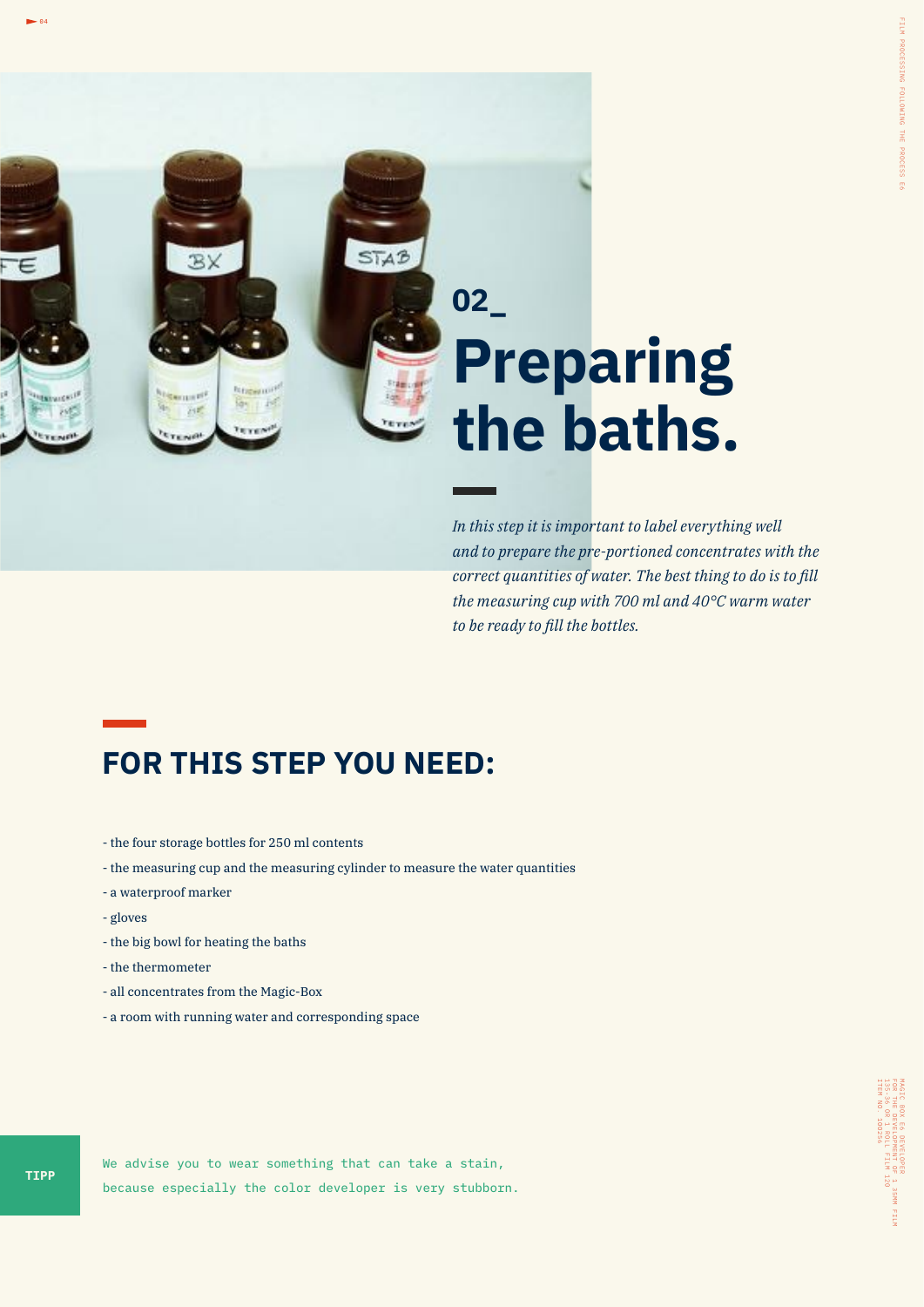





### **05\_ Preparing the water bowl.**

*- fill the bowl with hot tap water.*

*- 40°C is the temperature that helps you to prepare your baths during the preparation time to 38°C. You can readjust with hot or cold water at any time.*



#### **06\_ Labelling the bottles.**

*- it is important to be able to keep the bottles well apart later. - Each of the four bottles is marked for its contents: First Developer, Color Developer, Bleach Fixer and Stabilizer.*

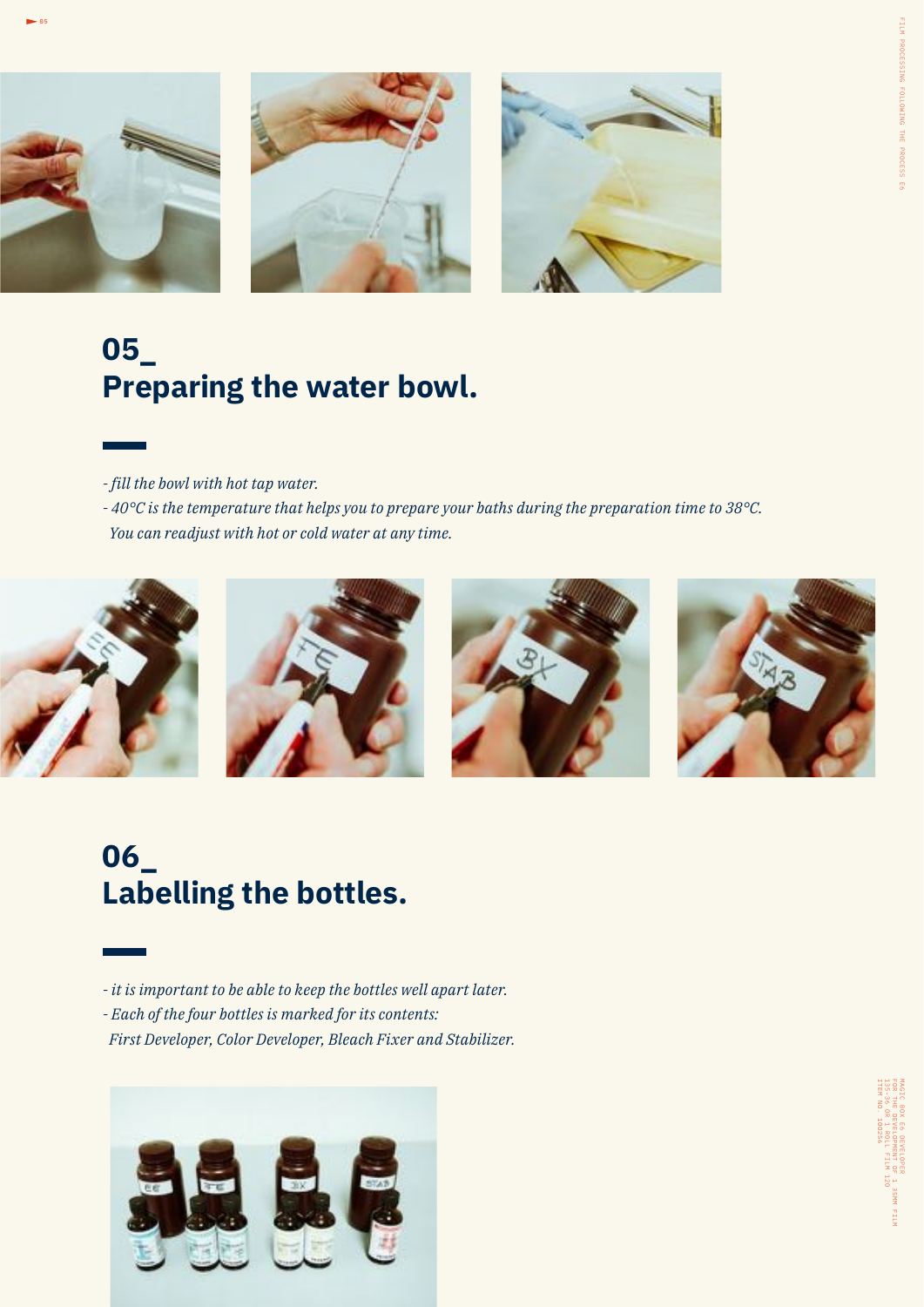

#### **07\_ Water for concentrates**

*- pour the correct quantities of tap water into the respective storage bottles (700 ml in total; approx. 40°C)*

*- then you can fill the concentrates from the Magic-Box into the bottles, pay attention to the number and color code.*



 $-$  05

200 ml water + 1 × 50 ml concentrate = 250ml solution



150 ml water + 2 × 50 ml concentrate = 250ml solution



150 ml water + 2 × 50 ml concentrate = 250ml soluton



200 ml water + 1 × 50 ml concentrate = 250ml solution

#### **08\_ Mixing the working solutions**

- *· First Developer: 200 ml water and the blue concentrate 1 result in 250 ml in the bottle.*
- *· Color Developer: 150 ml water and the 2 green concentrates 2.1 & 2.2 result in 250 ml in the bottle.*
- *· Bleach Fixer: 150 ml water and the 2 yellow concentrates 3.1, 3.2 result in 250 ml in the bottle.*
- *· Stabilizer: 200 ml water and the red concentrate 4 result in 250 ml in the bottle.*

Don't use the concentrates and the solutions of the first developer and the color developer openly next to each other! Any contamination of the first developer with the color developer (fumes are sufficient here) will lead to a defective result.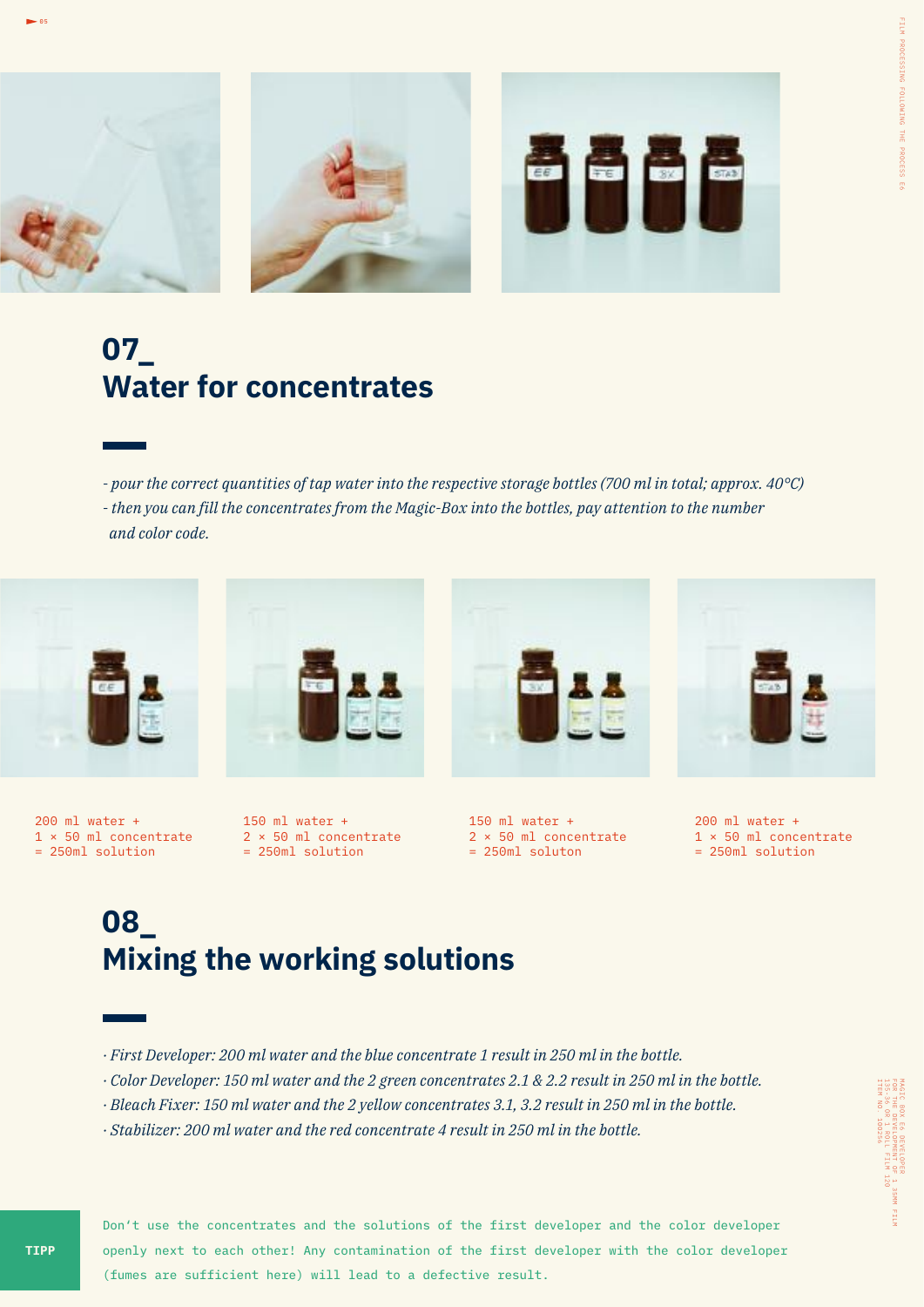

#### **09\_ First Developer.**

- *· pour 100 ml of water into the bottle.*
- *· and then the First Developer Concentrate 1*
- *· shake well a few times.*

.<br>- 05



#### **10\_ Color Developer.**

- *· pour 150 ml of water into the bottle.*
- *· and then the two Color Developer Concentrates 2.1 und 2.2.*
- *· shake well a few times.*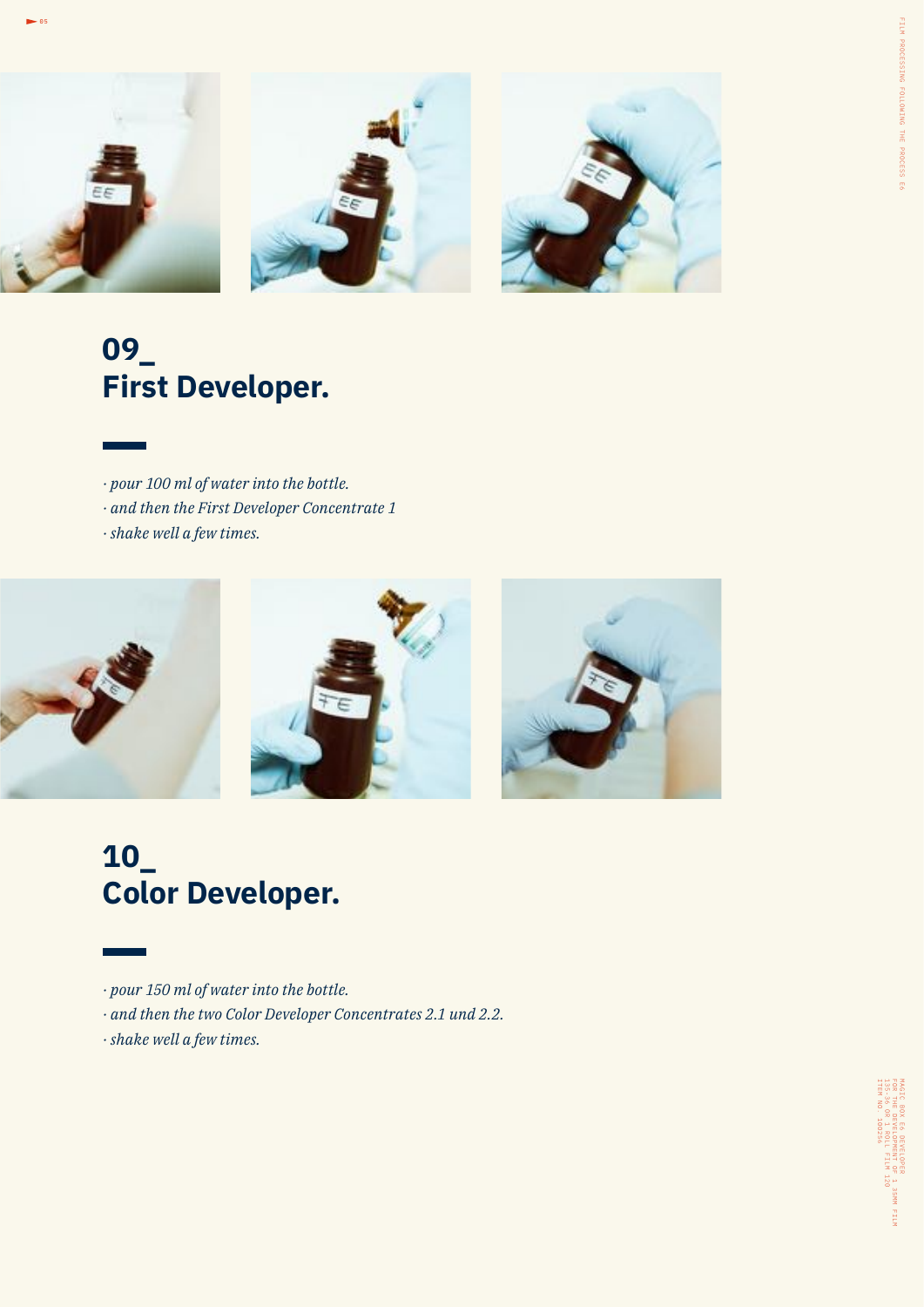

#### **11\_ Bleach Fixer.**

.<br>- 05

- *· pour 150 ml of water into the bottle.*
- *· and then the two Bleach Fix Concentrates 3.1 und 3.2*
- *· shake well a few times.*



#### **12\_ Stabilizer.**

- *· pour 200 ml of water into the bottle.*
- *· and then the concentrate 4 (stabilizer)*
- *· Shake well a few times.*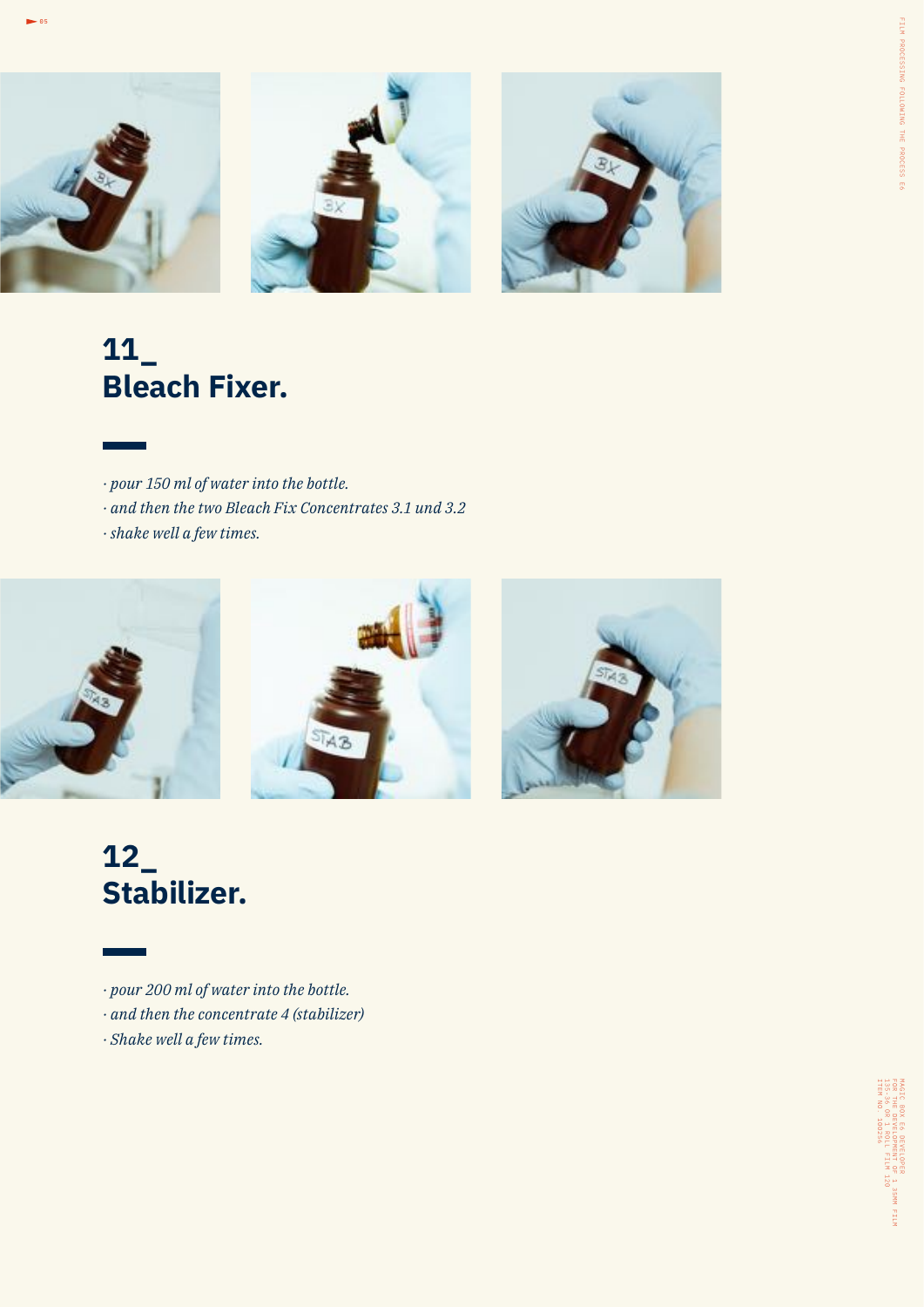



**One after the other the bottles should land together with the film development tank in the water bath to reach their process temperature of 38°C.**

*With the thermometer you can control the temperature and if necessary adjust with hot water in the bowl. When the First Developer has reached the right temperature of 38°C, you are ready to start.*

After each measurement of the temperature in the bottles you should rinse the thermometer under running water to prevent that parts of the solutions get from one bottle into another.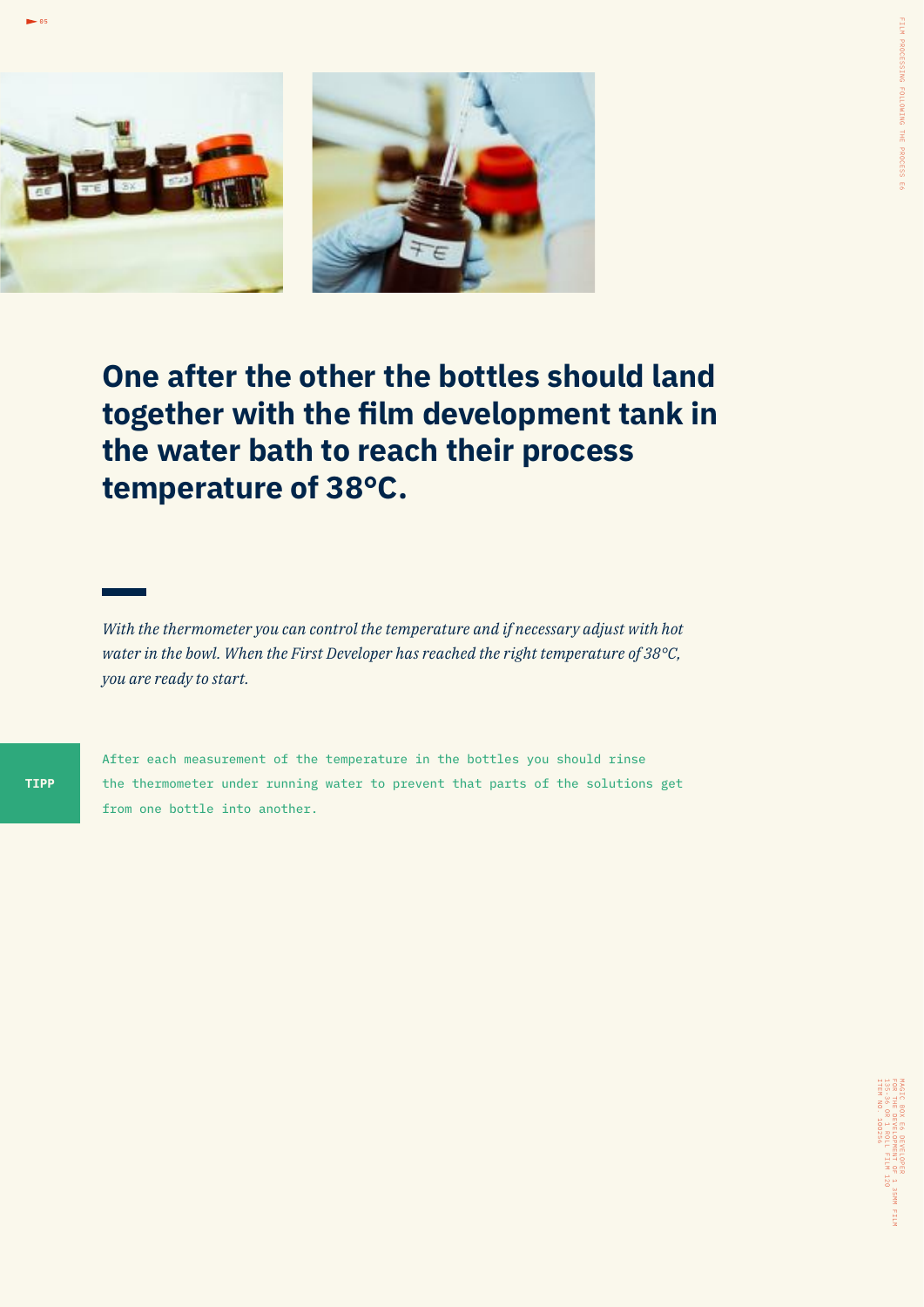## **Developing the Film. 03\_**

*The four development baths have been prepared and now the film passes through them in the tank one after the other incl. watering. It is important to be accurate with the times and to keep the tank in a certain tipping rhythm.*

#### **TIME & TEMPERATURE**

|                          | <b>Temperature</b> | <b>Time</b>  |
|--------------------------|--------------------|--------------|
| Preheat Development Tank | $38^{\circ}$ C     | 05:00 Min.   |
| First Developer          | $38^{\circ}$ C     | $06:15$ Min. |
| Watering                 | $38^{\circ}$ C     | $02:30$ Min. |
| Color Developer          | $38^{\circ}$ C     | 06:00 Min.   |
| Watering                 | $38^{\circ}$ C     | $02:30$ Min. |
| Bleach Fixer             | $38^{\circ}$ C     | 06:00 Min.   |
| Watering                 | $38^{\circ}$ C     | 04:00 Min.   |
| Stabilizer               | $38^{\circ}$ C     | $01:00$ Min. |

- · The indicated times are valid from the first contact of a bath/a watering with the film until the first contact with the following bath/watering.
- *·* You start the time after you have put the respective bath/water into the developing tank. You should push the tank with the filled color developer hard onto a table top to remove adhering air bubbles from the film. Then tilt immediately for 10 seconds, 10 seconds pause in water bath, 10 seconds tilting, etc.
- · After the bleach-fixing bath you can open the developing tank. Watering as well as the stabilizing bath can be carried out in the opened tank. But you can also do everything completely in the closed tank.
- · After the stabilizing bath you can carefully remove the wet film from the film spiral, strip off between 2 fingers and hang up to dry.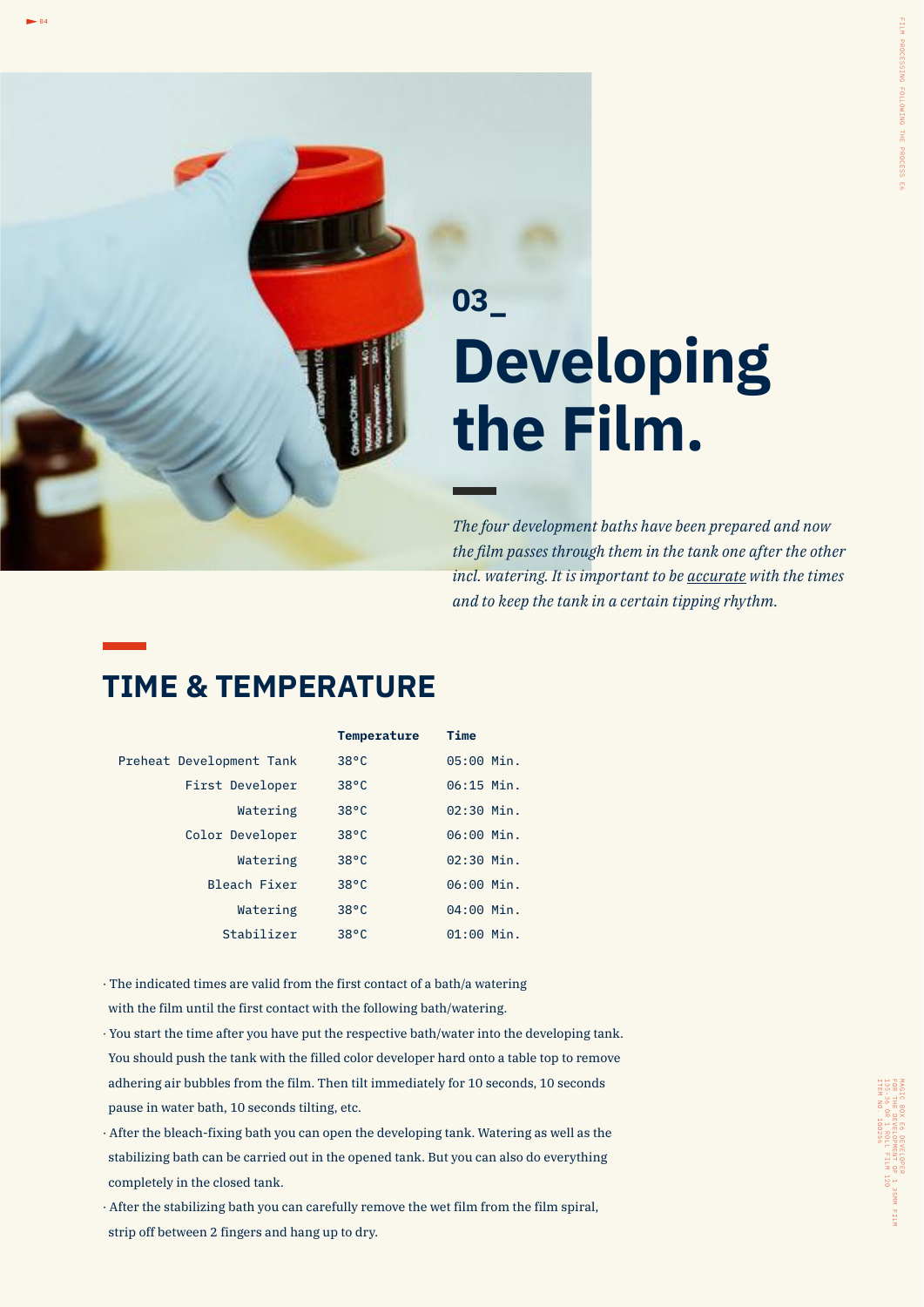

#### **13\_ First Developer.**

- *· if the First Developer in he bottle has 38°C it can start.*
- *· set the timer to 06:15 minutes.*
- *· fill the developer into the film tank and push it once hard on the working surface.*



v





- *· immediately start tilting after that*
- *· 10 sec. at a time you turn the film tank alternately upside down and back again*
- *· then put the tank for 10 sec. into the warm water bath in the bowl and start tilting again after 10 sec.*
- *· Shortly before the end of the 06:15 Min. you quickly tip the developer back into the bottle and close it.*

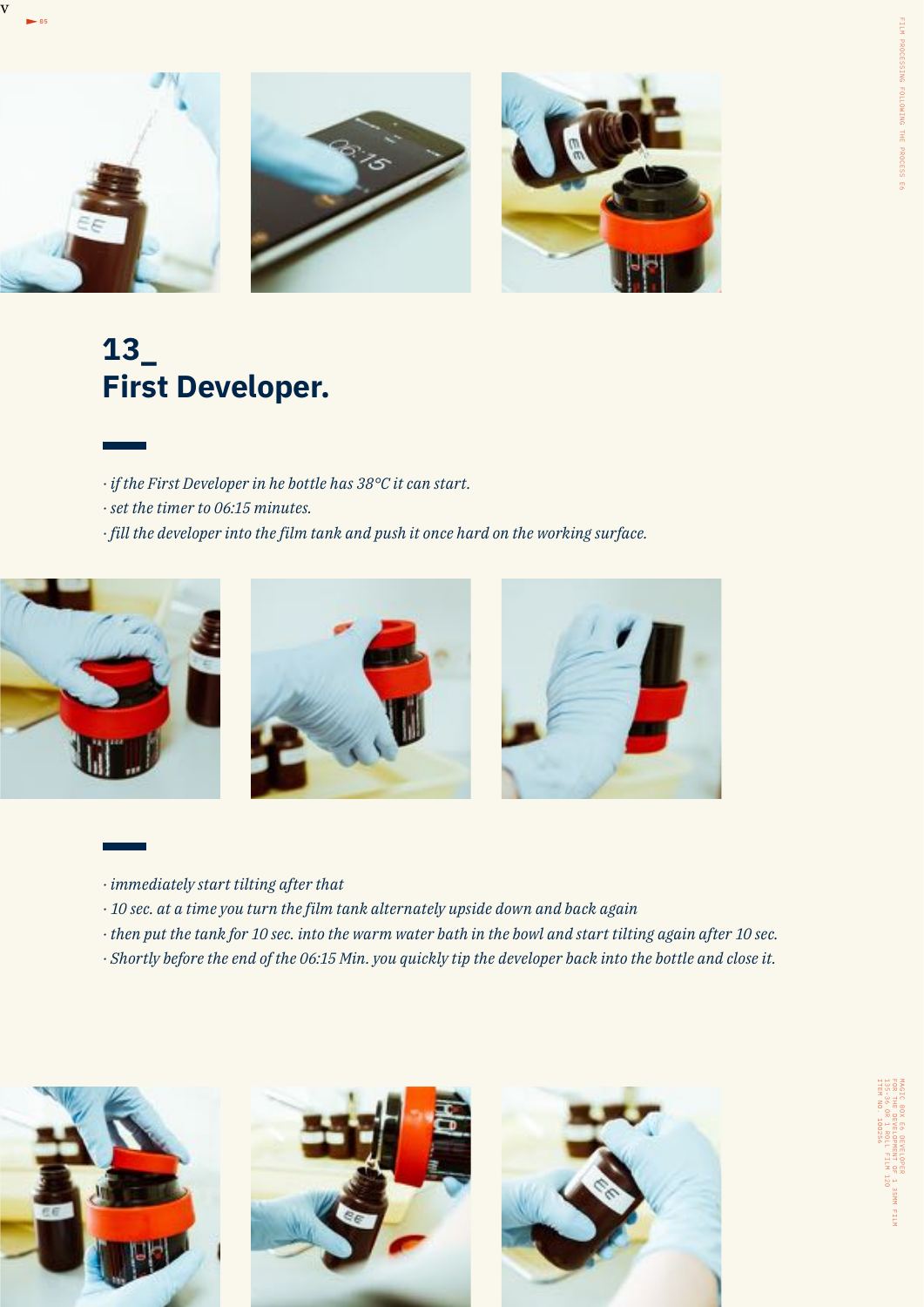

#### **14\_ First Watering.**

.<br>- 05

- *· turn on the tap at about 38°C.*
- *· set the timer to 02:30 minutes and let the water run into the film tank.*
- *· during the 02:30 min. you should always dump the film can completely.*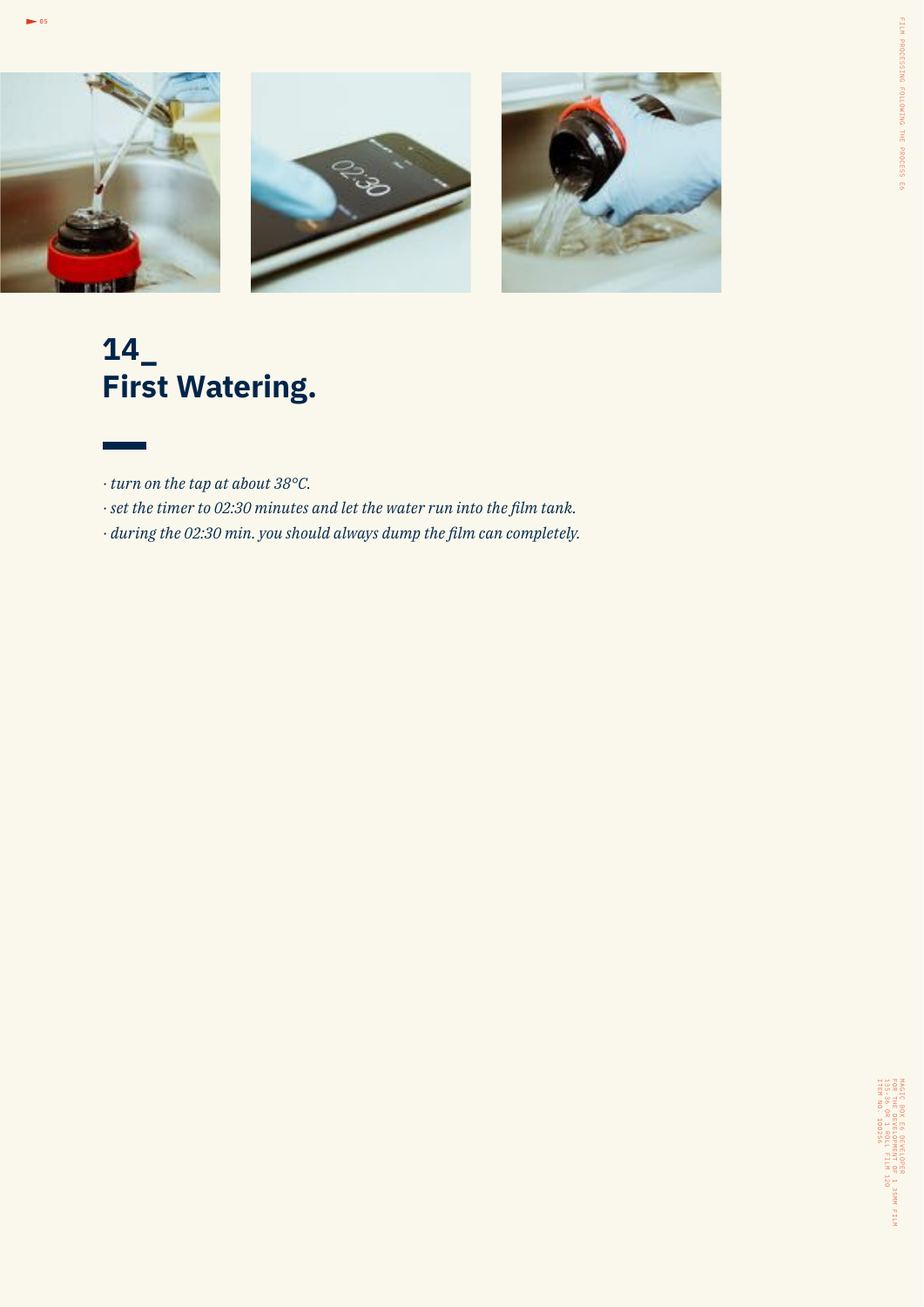



- *· if the color developer in the bottle has 38°C it can start.*
- *· set the timer to 06:00 minutes.*
- *· fill the developer into the film tank and push it once hard on the working surface.*







- *· immediately start tilting after that*
- *· 10 sec. at a time you turn the film tank alternately upside down and back again*
- *· then put the tank into the warm water bath in the bowl for 10 sec., after that tilt again for 10 seconds, etc.*
- *· Shortly before the end of the 06:00 min. you quickly tip the developer back into the bottle and close it.*

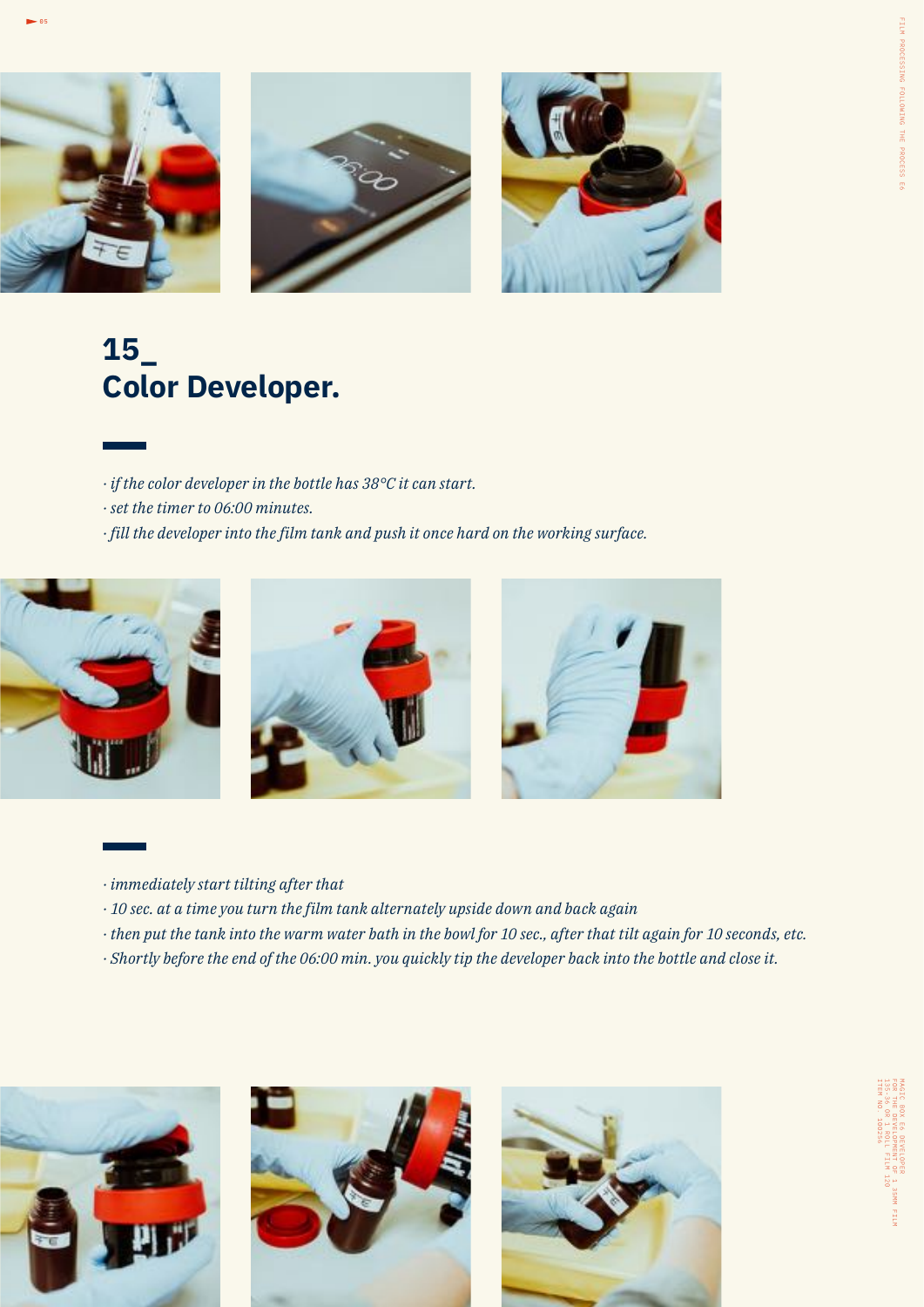

#### **16\_ Second Watering.**

- *· turn on the tap at about 38°C.*
- *· set the timer to 02:30 minutes and let the water run into the film tank.*
- *· during the 02:30 min. you should always dump the film can completely.*

.<br>- 05

You should check adjust the temperature of the water bath in the bowl with the thermometer every now and then.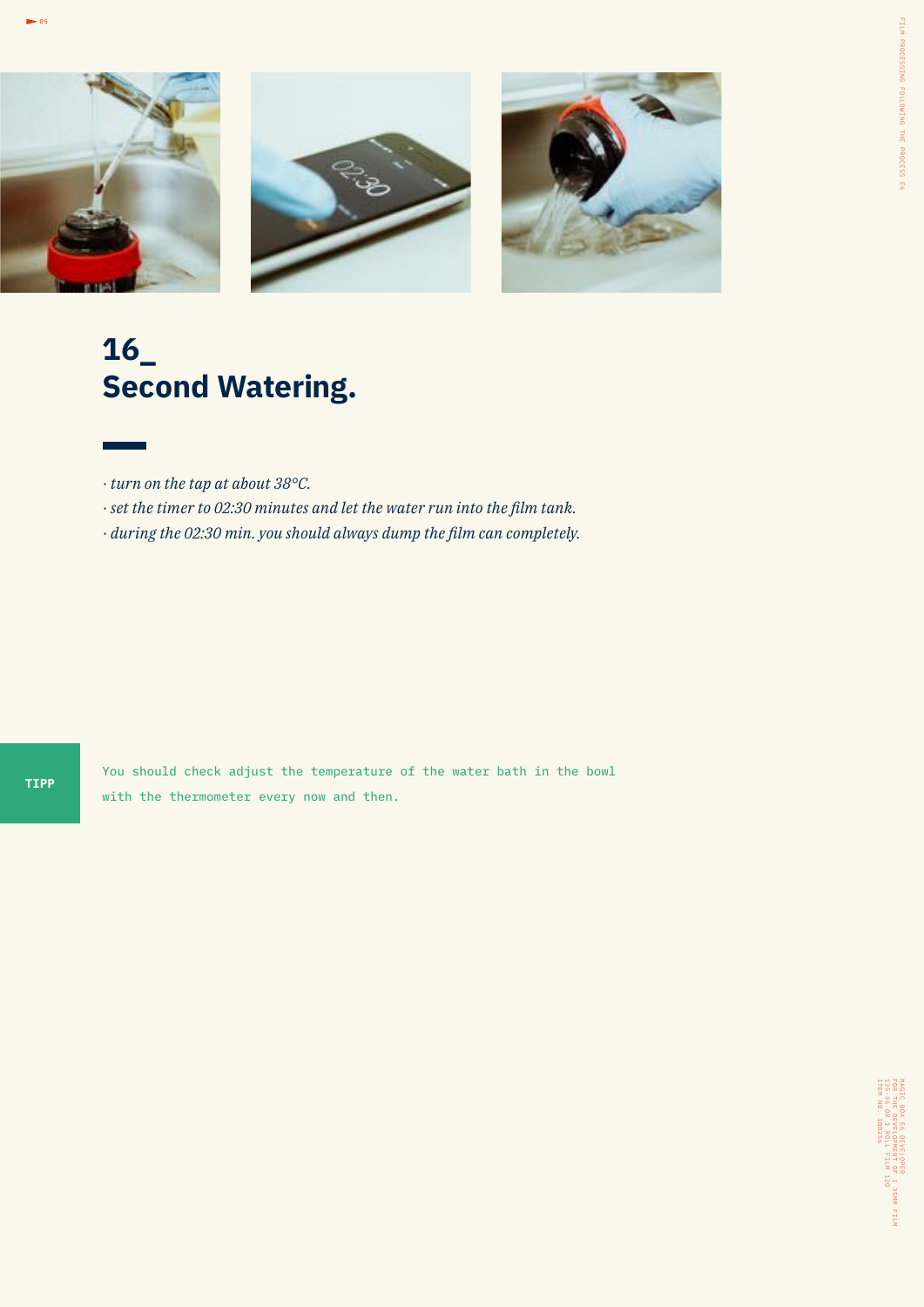





#### **17\_ Bleach Fixer.**

- *· If the bleach fixer in the bottle has 38°C it can start.*
- *· set the timer to 06:00 minutes.*
- *· fill the bleach fixer into the film tank and push it hard onto the working surface.*



- *· immediately start tilting after that*
- *· 10 sec. at a time you turn the film can alternately upside down and back again*
- *· then put the can into the warm water bath in the bowl for 10 sec., after that tilt again for 10 seconds, etc.*
- *· After the 06:00 min. you quickly tip the bleach fixer back into the bottle and close it.*

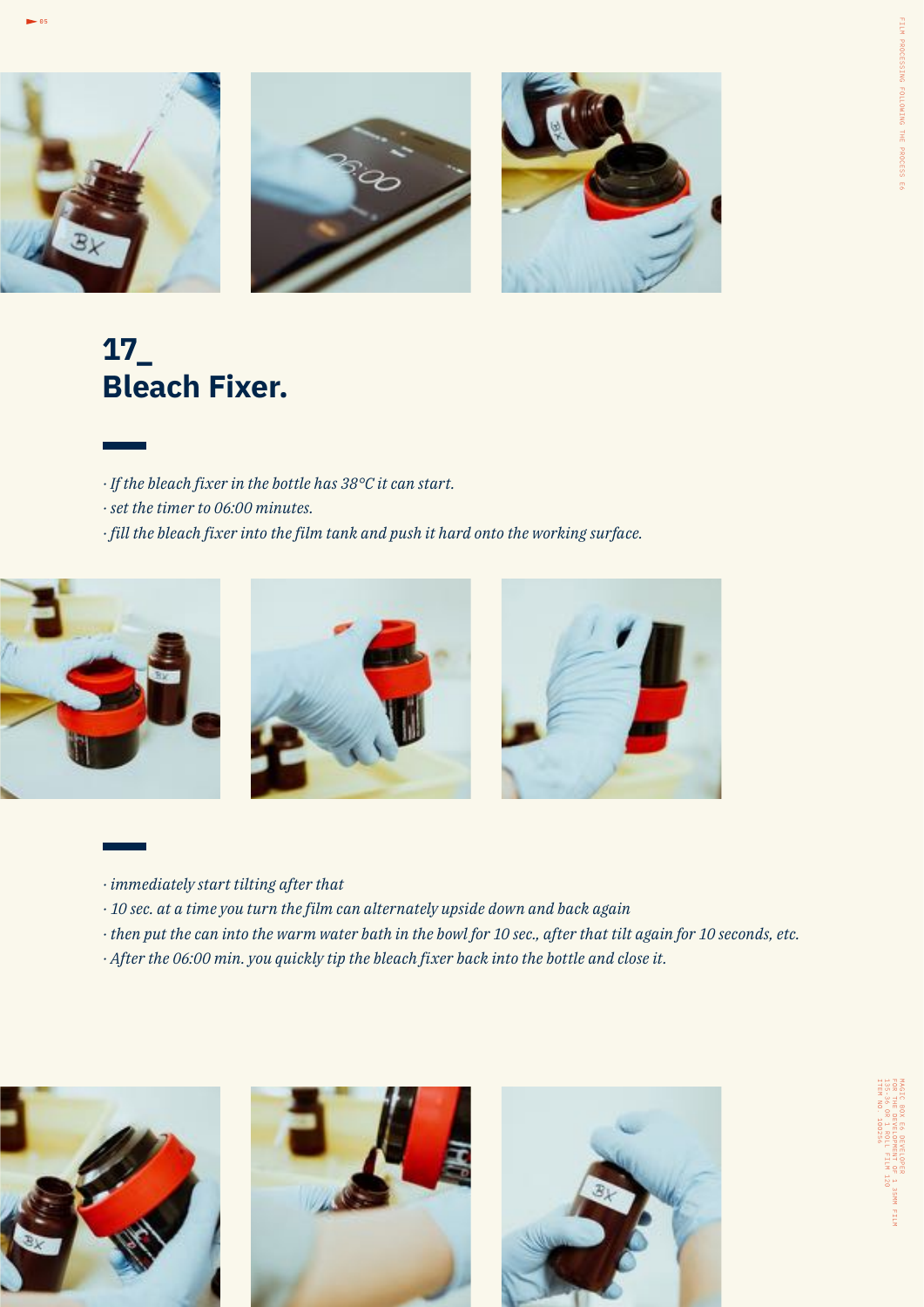





#### **18\_ Last Watering.**

- *· turn on the tap at about 38°C.*
- *· set the timer to 04:00 minutes and let the water run into the film tank.*
- *· during the 04:00 min. you should always dump the film tank completely.*







#### **19\_ Stabilizer.**

- *· If the stabilizer in the bottle has 38°C it can start.*
- *· set the timer to 01:00 minute.*
- *· Fill the stabilizer into the film tank and push it once hard on the working surface.*



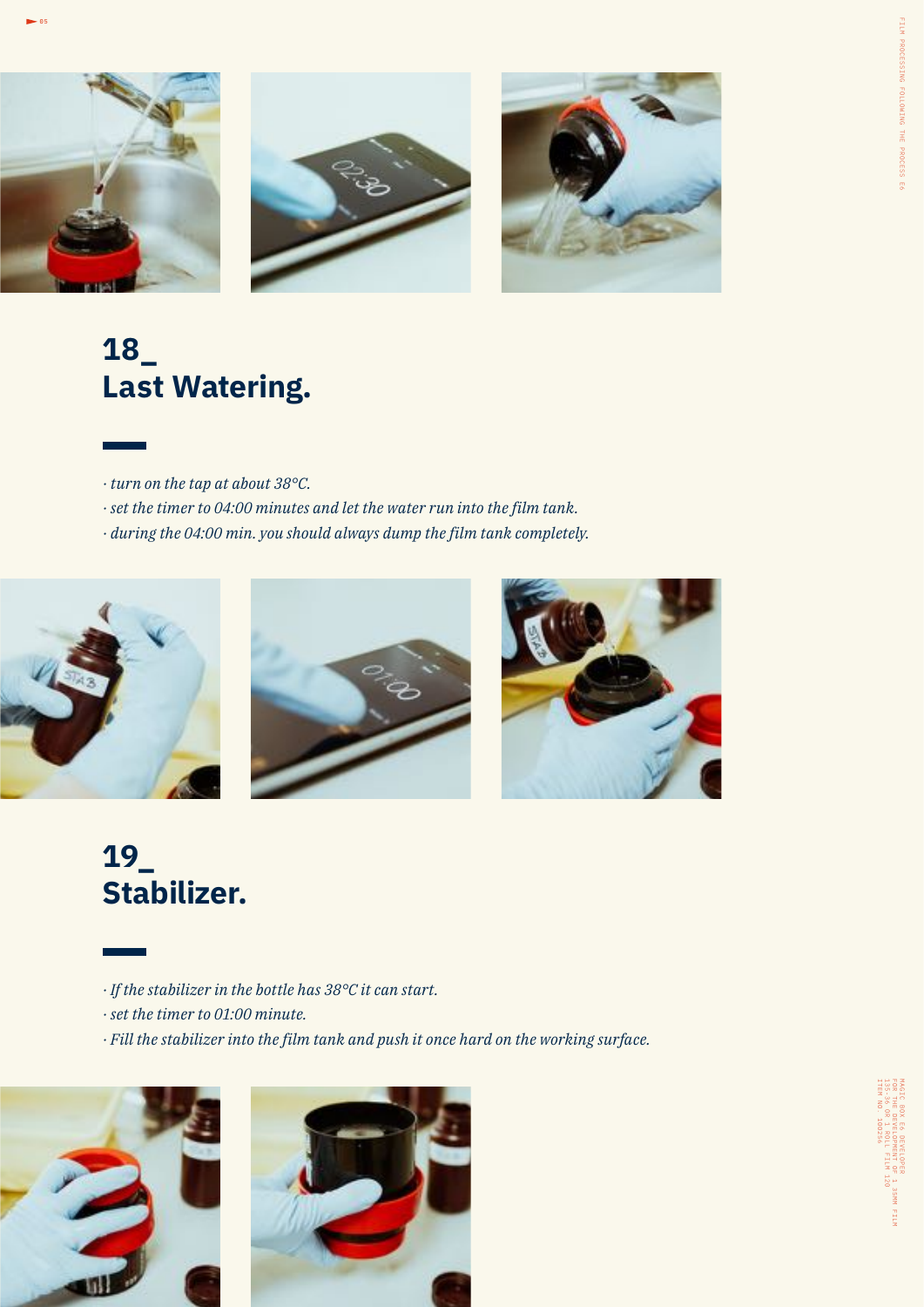





- *· immediately start tilting after that*
- *· 10 sec. at a time you turn the film tank alternately upside down and back again*
- *· then put the can into the warm water bath in the bowl for 10 sec., after that tilt again for 10 seconds, etc.*
- *· after the minute you pour the Stabilizer back into the bottle and close it.*



#### **20\_ Dry the film.**



The developer tank and the film spiral must be well cleaned, so that no residues of the stabilizer remain in it.

- *your film is now developed congratulations!*
- *you can now take it out of the tank.*
- *and strip it off between the fingers to hang it up to dry (e.g. with clothes pegs).*